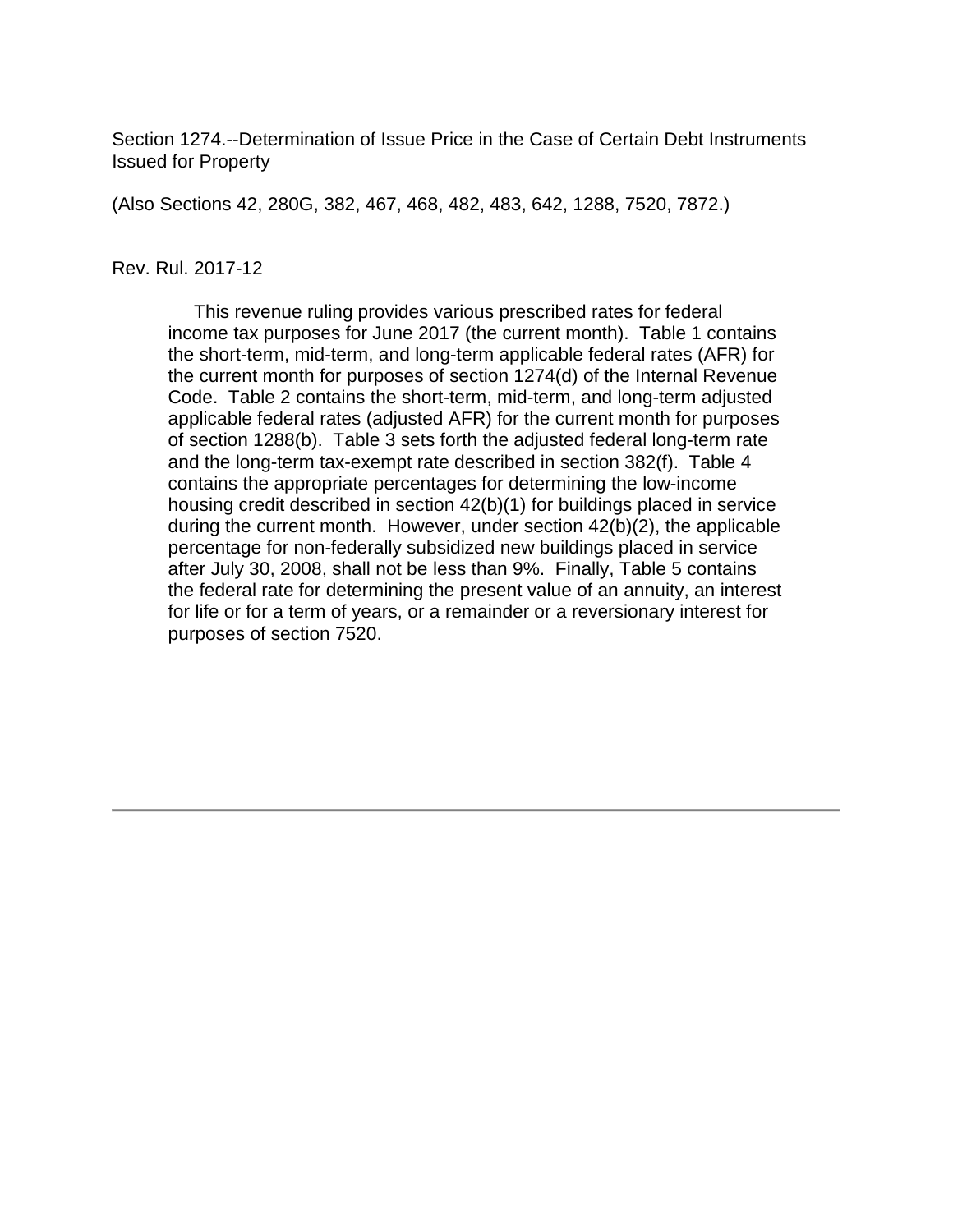## REV. RUL. 2017-12 TABLE 1

# Applicable Federal Rates (AFR) for June 2017

|            | <b>Period for Compounding</b> |            |           |         |  |
|------------|-------------------------------|------------|-----------|---------|--|
|            | <b>Annual</b>                 | Semiannual | Quarterly | Monthly |  |
|            |                               |            |           |         |  |
|            | Short-term                    |            |           |         |  |
|            |                               |            |           |         |  |
| AFR        | 1.18%                         | 1.18%      | 1.18%     | 1.18%   |  |
| 110% AFR   | 1.30%                         | 1.30%      | 1.30%     | 1.30%   |  |
| 120% AFR   | 1.43%                         | 1.42%      | 1.42%     | 1.42%   |  |
| 130% AFR   | 1.54%                         | 1.53%      | 1.53%     | 1.53%   |  |
|            | Mid-term                      |            |           |         |  |
|            |                               |            |           |         |  |
| <b>AFR</b> | 1.96%                         | 1.95%      | 1.95%     | 1.94%   |  |
| 110% AFR   | 2.16%                         | 2.15%      | 2.14%     | 2.14%   |  |
| 120% AFR   | 2.35%                         | 2.34%      | 2.33%     | 2.33%   |  |
| 130% AFR   | 2.56%                         | 2.54%      | 2.53%     | 2.53%   |  |
| 150% AFR   | 2.95%                         | 2.93%      | 2.92%     | 2.91%   |  |
| 175% AFR   | 3.44%                         | 3.41%      | 3.40%     | 3.39%   |  |
|            |                               |            |           |         |  |
|            | Long-term                     |            |           |         |  |
| <b>AFR</b> | 2.68%                         | 2.66%      | 2.65%     | 2.65%   |  |
| 110% AFR   | 2.95%                         | 2.93%      | 2.92%     | 2.91%   |  |
| 120% AFR   | 3.22%                         | 3.19%      | 3.18%     | 3.17%   |  |
|            |                               |            |           |         |  |
| 130% AFR   | 3.49%                         | 3.46%      | 3.45%     | 3.44%   |  |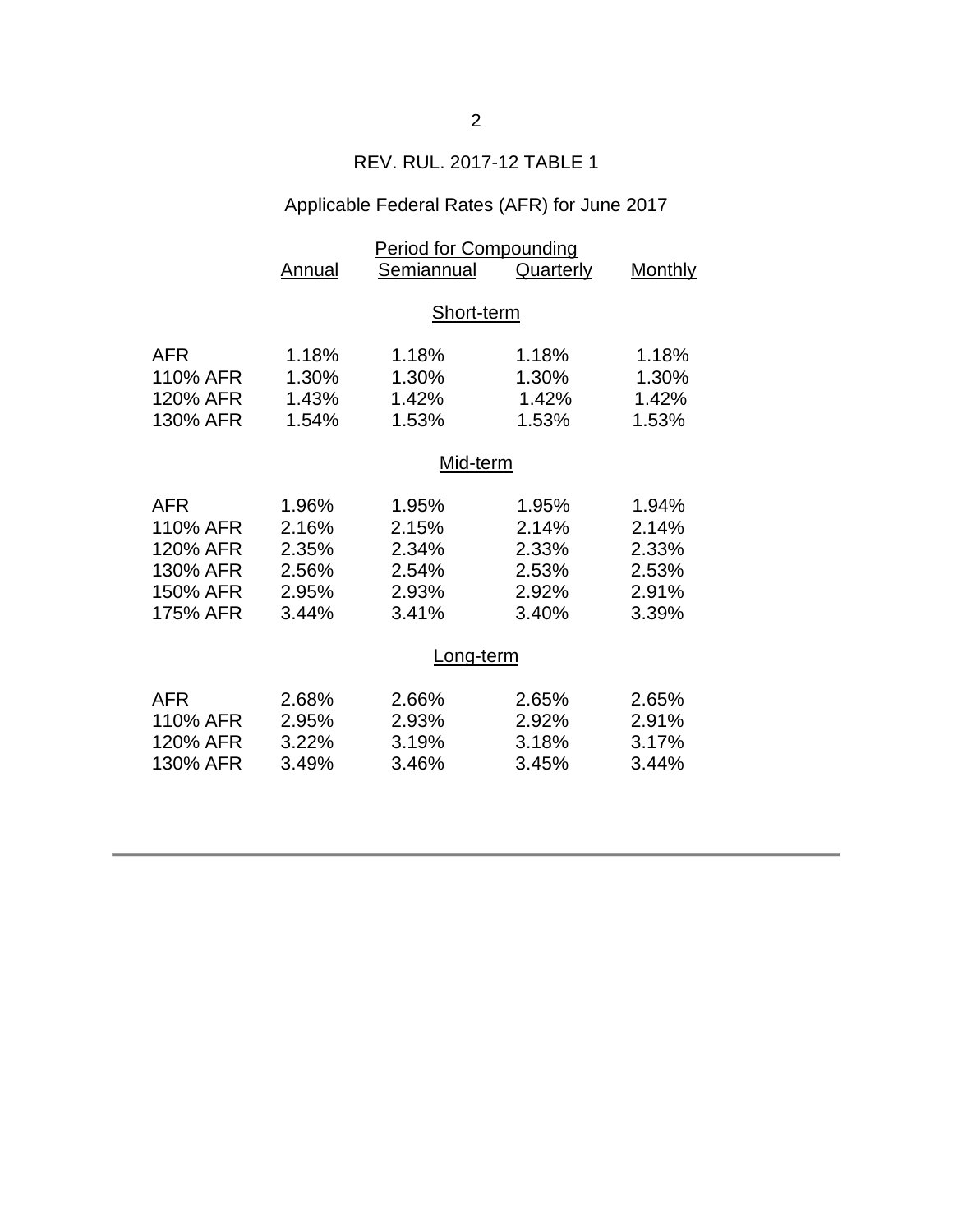### REV. RUL. 2017-12 TABLE 2

# Adjusted AFR for June 2017

|                            | <b>Period for Compounding</b> |            |           |         |  |
|----------------------------|-------------------------------|------------|-----------|---------|--|
|                            | Annual                        | Semiannual | Quarterly | Monthly |  |
| Short-term<br>adjusted AFR | .88%                          | .88%       | .88%      | .88%    |  |
| Mid-term<br>adjusted AFR   | 1.46%                         | 1.45%      | 1.45%     | 1.45%   |  |
| Long-term<br>adjusted AFR  | 1.99%                         | 1.98%      | 1.98%     | 1.97%   |  |

## REV. RUL. 2017-12 TABLE 3

| Rates Under Section 382 for June 2017                                                                                                                                                |          |
|--------------------------------------------------------------------------------------------------------------------------------------------------------------------------------------|----------|
| Adjusted federal long-term rate for the current month                                                                                                                                | $1.99\%$ |
| Long-term tax-exempt rate for ownership changes during the<br>current month (the highest of the adjusted federal long-term<br>rates for the current month and the prior two months.) | 2.09%    |